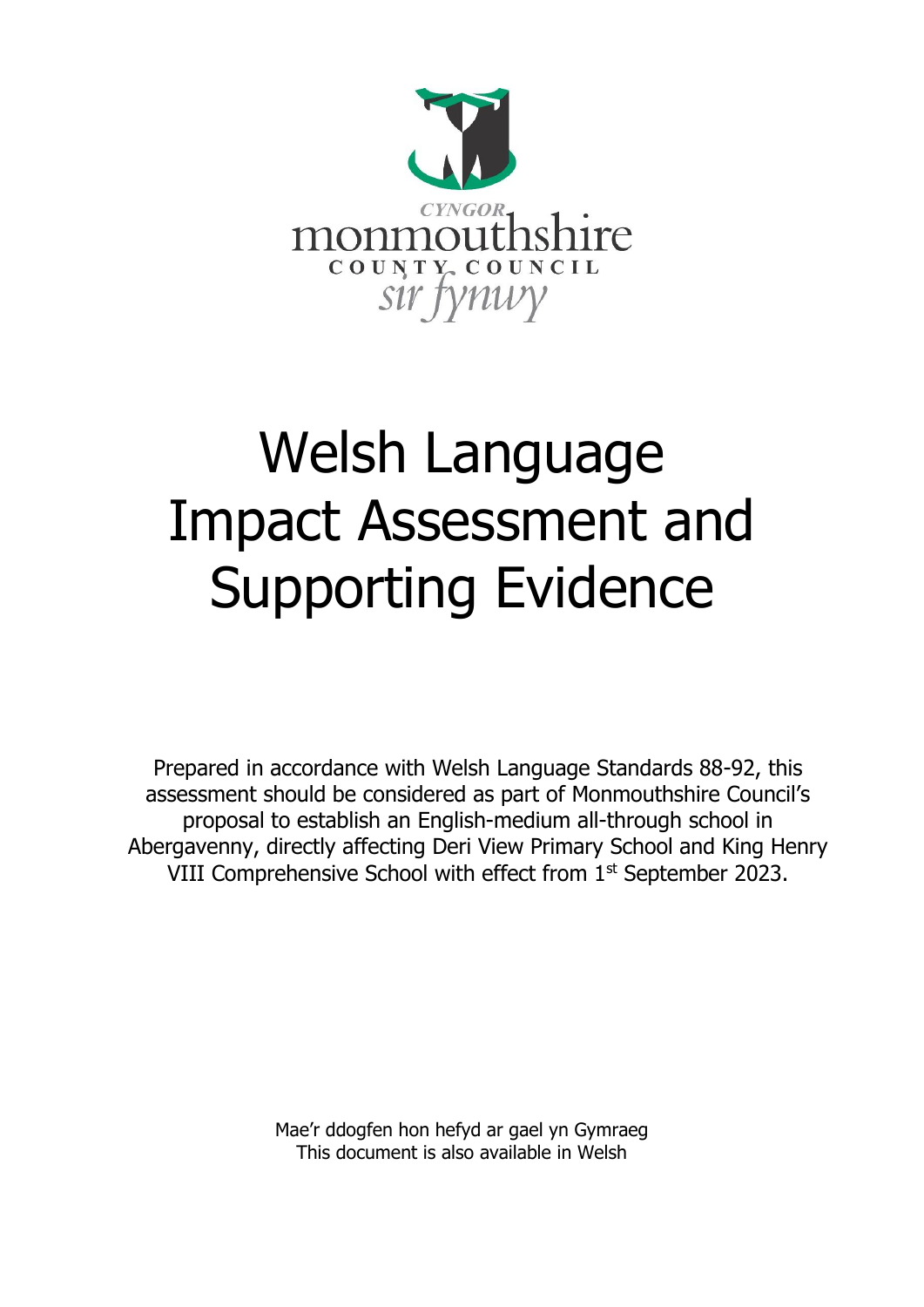## **Contents**

| <b>Section</b>          | <b>Title</b>                                        | Page           |
|-------------------------|-----------------------------------------------------|----------------|
|                         | <b>Introduction</b>                                 | 1              |
| 1                       | <b>Summary of Options</b>                           | 2              |
| $\overline{\mathbf{2}}$ | <b>Relevant Welsh Language Considerations</b>       | 4              |
|                         | i)<br>Welsh in Education Strategic Plan (WESP)      | 4              |
|                         | Welsh Language Promotion Strategy<br>ii)            | 5              |
|                         | Welsh speakers by Ward and TAN 20<br>iii)           | 6              |
|                         | Socio-economic Considerations<br>iv)                | $\overline{7}$ |
|                         | Catchment Areas and Distance of Travel Issues<br>V) | 8              |
|                         | vi)<br>Cymraeg 2050                                 | 9              |
|                         | The Welsh Language and Future Generations<br>vii)   | 9              |
|                         | Consultation<br>viii)                               | 10             |
|                         | <b>School Standards</b><br>ix)                      | 10             |
| 3                       | <b>Mitigating Factors (including regional)</b>      | 11             |
|                         | i)<br><b>Primary Sector</b>                         | 11             |
|                         | Secondary Sector<br>ii)                             | 12             |
| <b>Appendix A</b>       | <b>Relevant Welsh Language Standards</b>            | 13             |
| <b>Appendix B</b>       | <b>Relevant Policies and Legislation</b>            | 14             |
| <b>Appendix C</b>       | <b>Welsh Language Partner Organisations</b>         | 15             |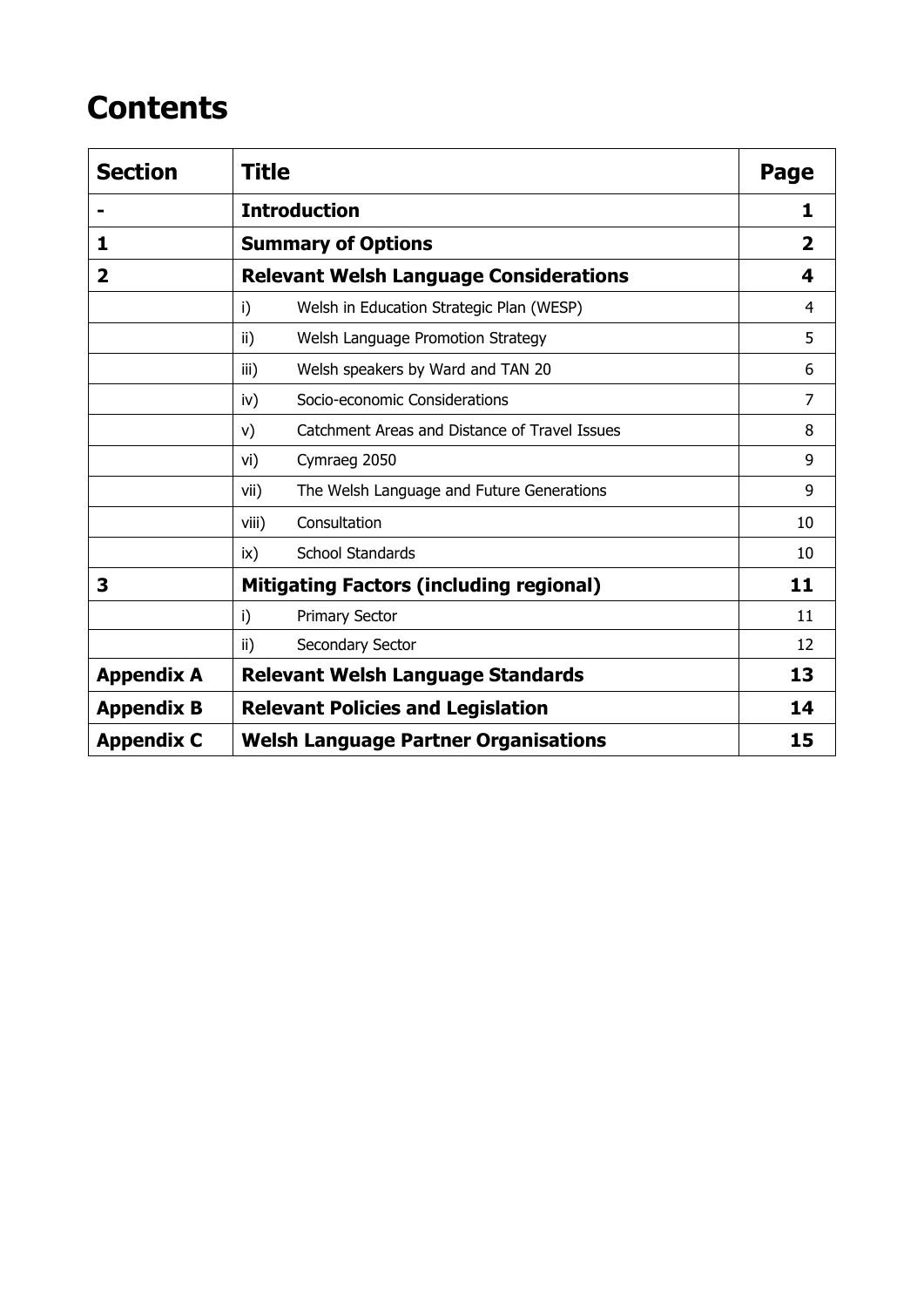# **Introduction**

As part of our 21st Century Schools Band B proposals for education in Monmouthshire, we have proposed to establish an all-through (4-19) school in Abergavenny. In order to facilitate the establishment of this new all-through school, we therefore propose to cease to maintain Deri View Primary School and King Henry VIII Comprehensive School with effect from 1st September 2023.

Whilst these proposals directly affect English-medium school provision, there is also a potential effect (that may be positive, negative or neutral) on Welsh-medium schools in the county, which we must also consider.

This is due not only to Welsh Government regulations on bilingual Education provision, but also considerations under a range of other statutory duties identified in this assessment, and in particular due to the requirements of the Welsh Language (Wales) Measure 2011.

The Welsh Language Standards that stem from the Measure require policy decisions of any kind to be assessed as to their affect on the Welsh language in the policy and/or geographic area in question. Those same policy-making standards apply to both Welsh Government and Monmouthshire County Council.

A council's policy framework is an interlinked set of documents, and in the same way, an impact assessment's contents are interlinked and cannot be regarded section by section in isolation, but as a cumulative whole. Even when driven by a primary policy or legislative requirement, other policies and legislative requirements have to be acknowledged and considered, even if they do not ultimately change the final decision that is made.

This impact assessment therefore includes in Section 1 a summary of the options being considered, Section 2 contains all the legislation, regulations and other issues to which Monmouthshire County Council must have due regard in terms of the Welsh language and this all-through school proposal; Section 3 notes the current mitigating factors in place that help to balance out any potential negative impacts identified, with the positive steps being undertaken by this council.

It should also be noted that the evidence and mitigating factors refer for the most part to the north of the county and the catchment area of Ysgol Gymraeg y Fenni, due to the main proposals being around Deri View Primary School and King Henry VIII Comprehensive School, which are located in the same area.

An impact assessment is an evolving document, especially during the consultation period and may be updated and amended as new issues are brought to light, or further evidence may be added to support the assessment. This current version should be regarded as a draft document and may be subject to change.

The final version will be included along with other background papers to the proposal, in order to inform and support Monmouthshire County Council's decision-making process in this matter.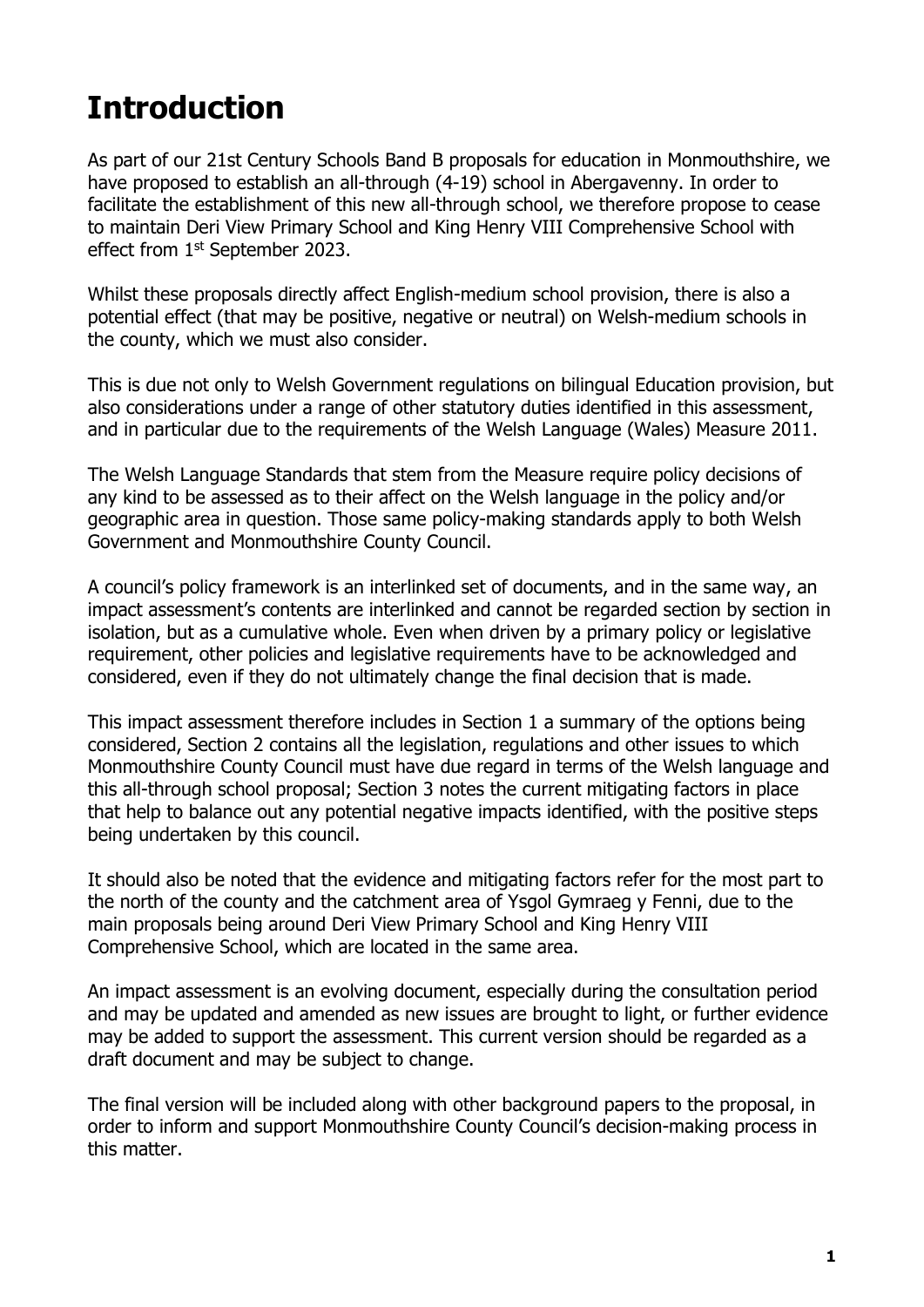## **1. Summary of Options**

The full consultation document on the all-through school proposal is available as a document in its own right, however the options being consulted upon are copied/summarised here for ease of reference, in order for Sections 2 and 3 to be read in the context of a Welsh language perspective.

Each option was scored against the following Critical Success Factors (CSF):

- Deliver a high quality and inclusive curriculum for all learners;
- To deliver a sustainable and cost-effective model;
- Educate our children and young people and their families in their local communities whenever possible;
- Meet the needs of children and young people now and be suitable adaptable to meet changing needs in the future.

The CSF were each weighted High 5, Medium 3, Low 1. Each option was then scored against the CSF and was scored on the following basis:

- **5** exceeds criteria
- **4** meets criteria
- **3** neither meets/ does not meet the criteria
- **2** partially meets the criteria
- **1** does not meet the criteria

#### **Option 1**

Do nothing and maintain the status quo. This would mean that there would be no change to the current provision.

#### **Option 2**

To establish an all-through School with suitable ALN provision and close King Henry VIII and Deri View Schools.

#### **Options 3 & 4**

To extend the age range of King Henry VIII Comprehensive School to incorporate Deri View Primary School and relocate all to a new building on the King Henry VIII site and close Deri View Primary School.

#### **OR**

Extend the age range of Deri View Primary School to incorporate King Henry VIII Comprehensive and relocate to new purpose-built building on the King Henry VIII site.

#### **Option 4**

To establish an all-through School with suitable ALN provision and Welsh Medium stream at KS 3,4 and 5 and cease to maintain King Henry VIII and Deri View Schools.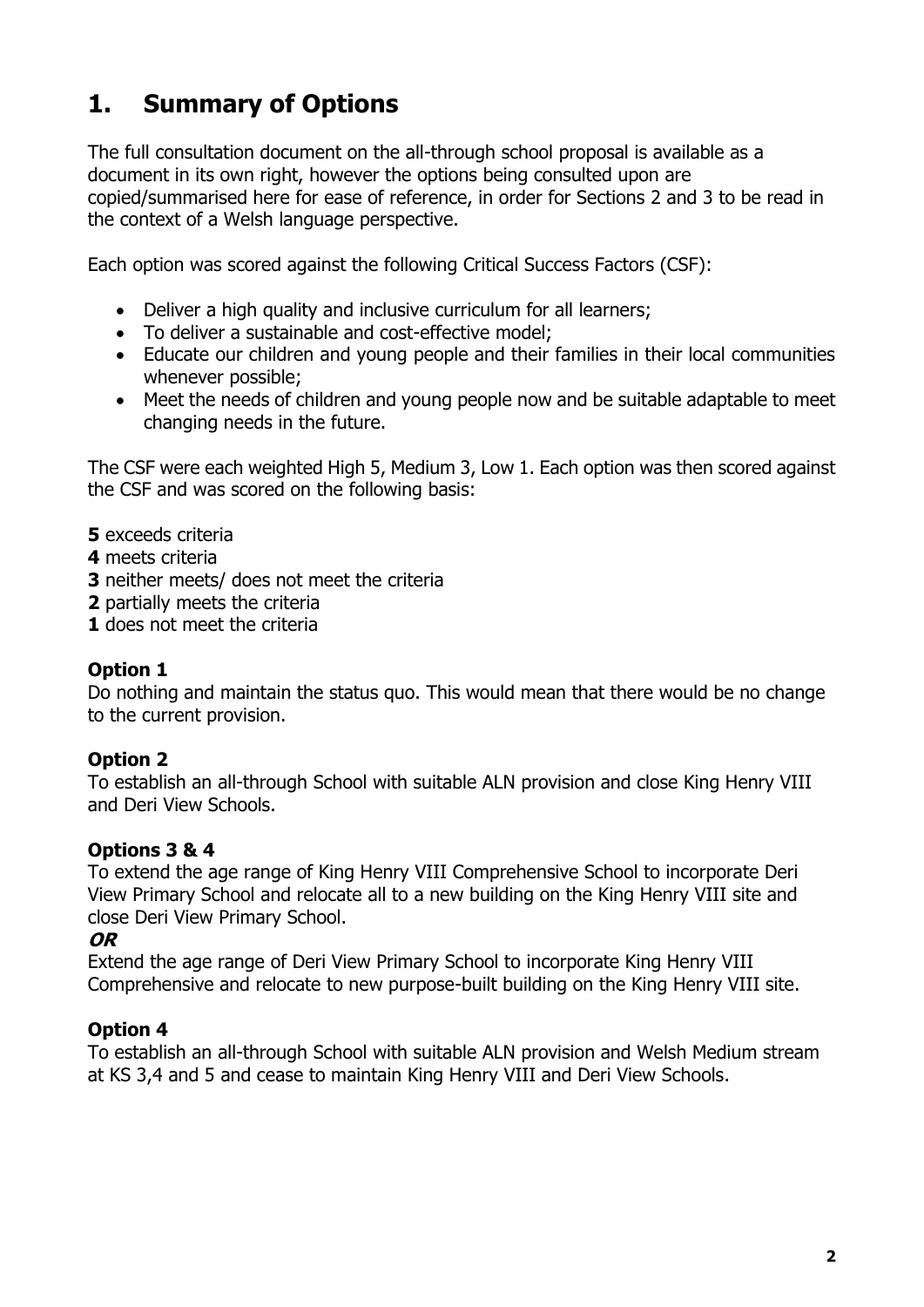The results from the options analysis are shown below

|    | <b>Option</b>                                                                                                                                                                                                       | <b>Score</b> |
|----|---------------------------------------------------------------------------------------------------------------------------------------------------------------------------------------------------------------------|--------------|
| 1. | Do nothing and maintain the status quo. This would mean that<br>there would be no change to the current provision.                                                                                                  | 30           |
| 2. | To establish an all-through School with suitable ALN provision and<br>close King Henry VIII and Deri View Schools.                                                                                                  | 100          |
| 3. | To extend the age range of King Henry VIII Comprehensive School<br>to incorporate Deri View Primary School and relocate all to a new<br>building on the King Henry VIII site and close Deri View Primary<br>School. | 80           |
| 4  | Extend the age range of Deri View Primary School to incorporate<br>King Henry VIII Comprehensive and relocate to new purpose-built<br>building on the King Henry VIII site.                                         | 80           |
| 5. | To establish an all-through School with suitable ALN provision and<br>Welsh Medium stream at KS 3, 4 and 5 and cease to maintain King<br>Henry VIII and Deri View Schools.                                          | 20           |

#### **The Preferred Option**

The Council's preferred option is Option 2, to establish an all-through School on the King Henry VIII School site and close Deri View Primary School and King Henry VIII Comprehensive School.

We understand that there are some disadvantages associated with the proposal but we feel that the advantages far outweigh the disadvantages (full details of all the advantages and disadvantages can be found in the Consultation Document).

Regarding Option 5 specifically, and the option of a Welsh-medium secondary stream in the proposed Abergavenny 4-19 School, this option did not proceed following discussions with the Welsh Education Forum as it was accepted that pupils require a completely immersive Welsh-medium secondary education after receiving an immersive Welshmedium primary education.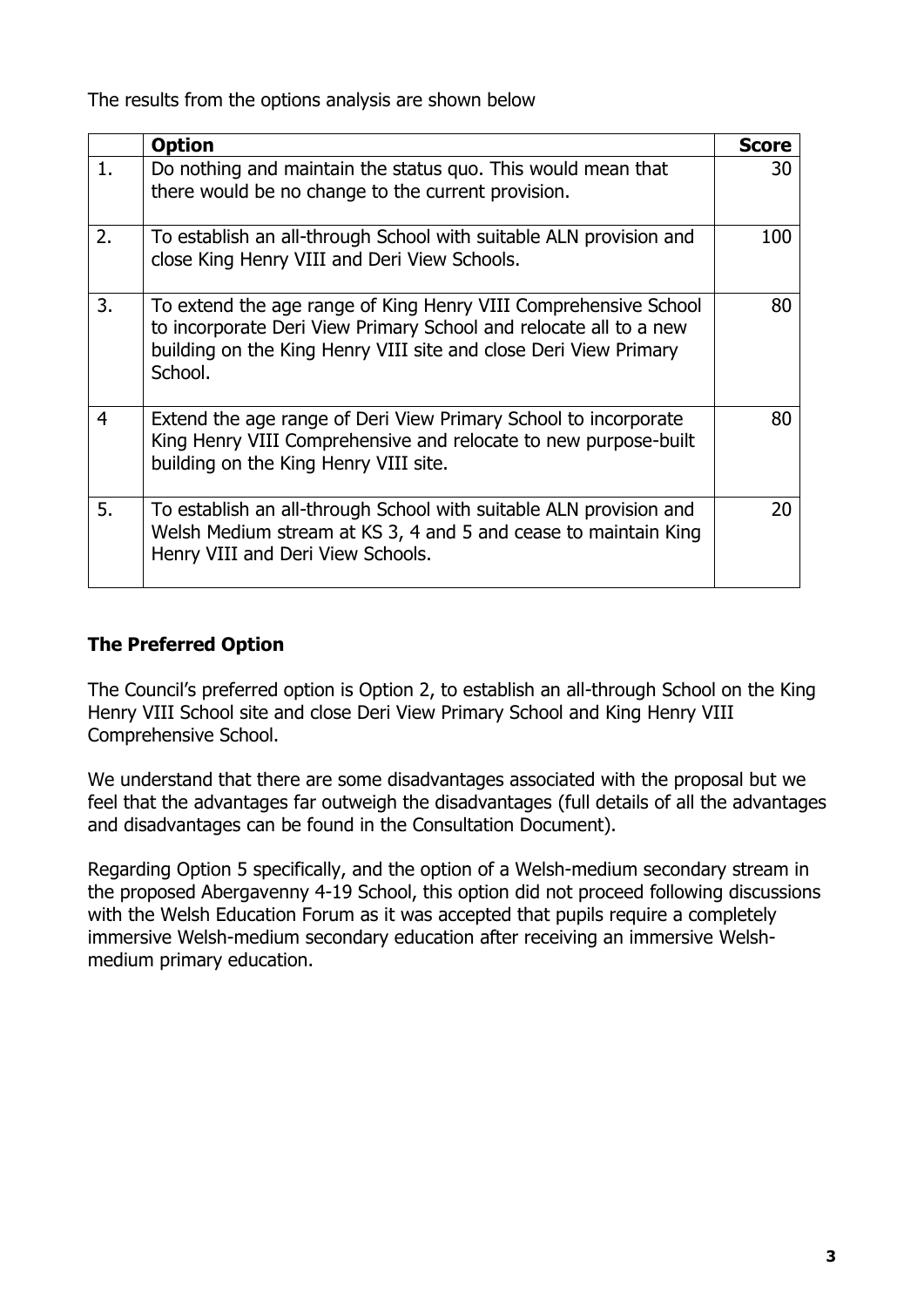## **2. Relevant Welsh Language Considerations**

The School Organisation Code November 2018 (2nd edition), paragraph 1.4 states:

"Where proposals affect schools where Welsh is a medium of instruction (for subjects other than Welsh) for some or all of the time, local authorities should carry out a Welsh Language Impact Assessment.

In all cases local authorities should consider:

- The extent to which the proposal would support the targets in the approved Welsh in Education Strategic Plan (WESP).
- How the proposal would expand or reduce Welsh language provision and in the case of the latter, set out why provision will be reduced."

Further to the above however, the requirements of the relevant Welsh Language Standards (88, 89 and 90 - see Appendix A) are not specifically, or only, aimed at Education issues, but on the effects of policy decisions on the Welsh language in a broader sense.

Welsh language impact assessments must reference a range of factors including links to legislation and details of supporting evidence and mitigating factors.

#### **i) Welsh in Education Strategic Plan (WESP)**

Welsh in Education Strategic Plans are a requirement under the Welsh in Education Strategic Plans (Wales) Regulations 2019. Our WESP, under the previous regulations (the School Standards and Organisation (Wales) Act 2013) ran from 2017-2020. The development of the new WESPs have been delayed due to the current pandemic situation, but it is intended that the new plans will be 10-year ones.

Section 1.8 of our current WESP, under sub-section 4, notes that one of the steps to be taken during the lifetime of the plan is to "Ensure that our  $21<sup>st</sup>$  Century Schools Band B programme aligns with our WESP to facilitate the anticipated growth in demand by 2020 and supports future demand identified during the life of this plan".

Further, sub-section 6 notes another step to "Increase the rate of transition between key stage 2 and 3 to 95% by 2020".

These are relevant points from the WESP in terms of this assessment, when considering actual transition rates from Welsh-medium primary to secondary schools in our county, and must be considered in conjunction with the consequential effect of the new Abergavenny proposals and with the Catchment Areas and Distance of Travel section later in this report.

See Section 3 for related mitigating factors.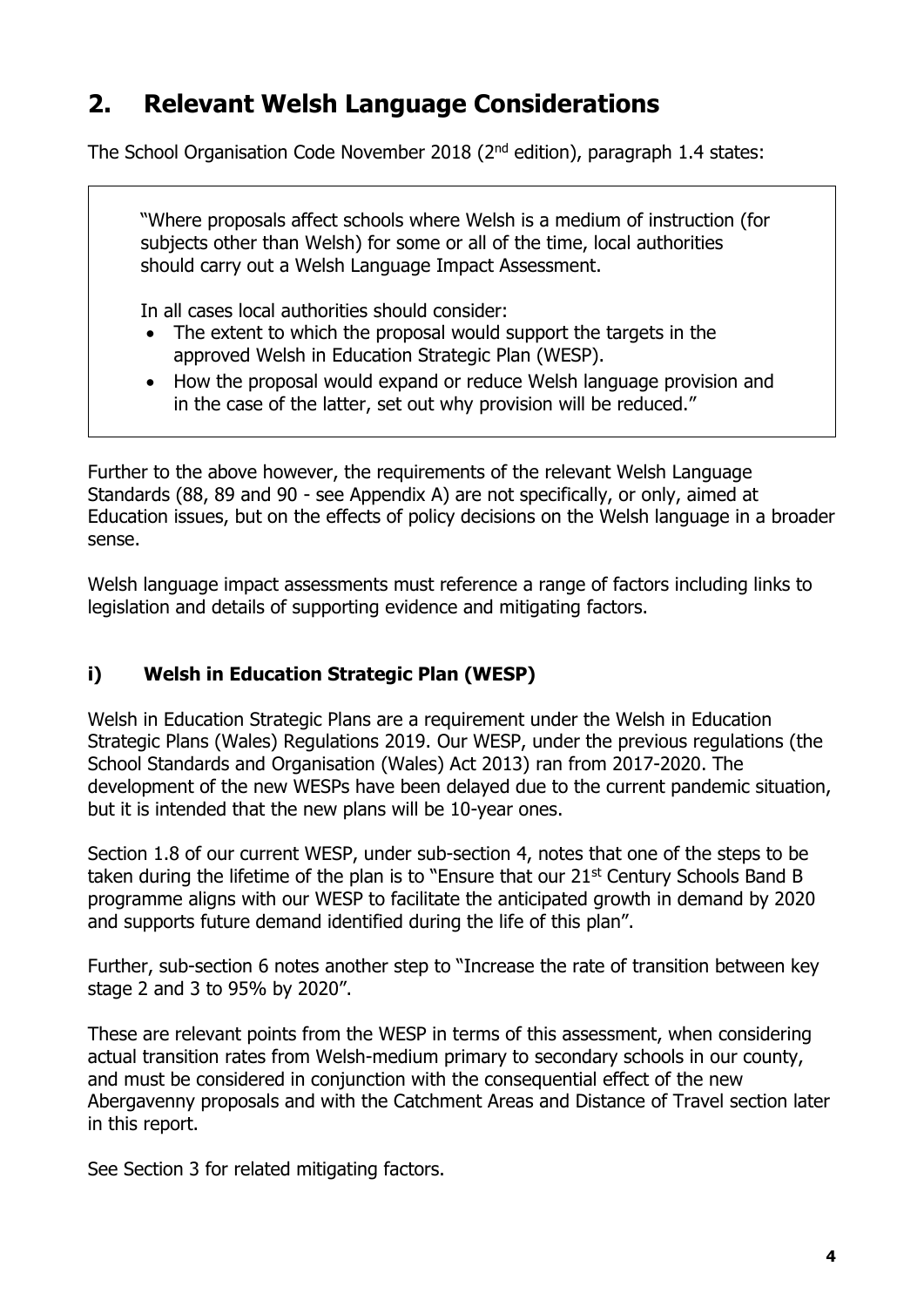#### **ii) Welsh Language Promotion Strategy**

Under Welsh Language Standard 145 (see our [compliance notice\)](https://www.monmouthshire.gov.uk/policies-and-plans/councils-policy-framework/mcc-wl-standards-final-eng-09082016/), local authorities must develop and implement 5-year promotion strategies, working with partner organisations to promote the Welsh language and to facilitate the use of the Welsh language more widely in their respective areas. Amongst other matters the strategy had to include the following:

- a target (in terms of the percentage of speakers in the area) for increasing or maintaining the number of Welsh speakers in the area by the end of the 5-year period concerned;
- a statement setting out how they intend to reach that target; and conduct a review of the strategy and publish a revised version on their website within 5 years of publishing a strategy (or of publishing a revised strategy).

Welsh-medium education, whether in the form of full Welsh-medium provision via Welsh schools, or the teaching of Welsh as a second language in English-medium schools, directly supports this aim and intrinsically links this strategy with the WESP.

Our current 5-year strategy notes as part of its vision, that by 2022 Monmouthshire will be a county where:

• More children are educated through the medium of Welsh.

And its targets include:

- Introduce more effective ways to promote the advantages of Welsh-medium education to pupils and parents to stimulate greater demand in our primary schools through the provision of better information and easier access to schools and services using the medium of Welsh
- Implement robust and reliable systems to measure and plan future provision and a suitably skilled workforce to meet the increasing demand for Welshmedium education
- Ensure that our 21st Century Schools Band B programme aligns with our WESP to facilitate the anticipated growth in demand by 2020 and supports the future demand identified during the life of this plan.
- Increasing the percentage of children and young people educated through the medium of Welsh in Monmouthshire from 577 students to 663 students, an increase of 15% by 2022.
- Increasing the rate of transition from Key Stage 2 to 3 to 95% by 2022. (2016 -2017 Ysgol Gymraeg Y Ffin 93.3% or 14 out of 15 / Ysgol Gymraeg Y Fenni 78.6% or 22 out of 28 / Total 83.7% or 36 out of 43).
- Increasing the percentage of young people in Monmouthshire leaving school with bilingual skills (Welsh and English) that can be used in the workplace from 577 (5.2%) to 1,106 (10%) by 2022.

These targets will be affected to a greater or lesser degree by any significant investment and development in English-medium education, especially where there is no balancing evidence provided of any investment in Welsh-medium education, which should be promoted as mitigating factors in order to lessen any potentially negative consequential impact. Section 3 of this assessment provides those factors in terms of this proposal.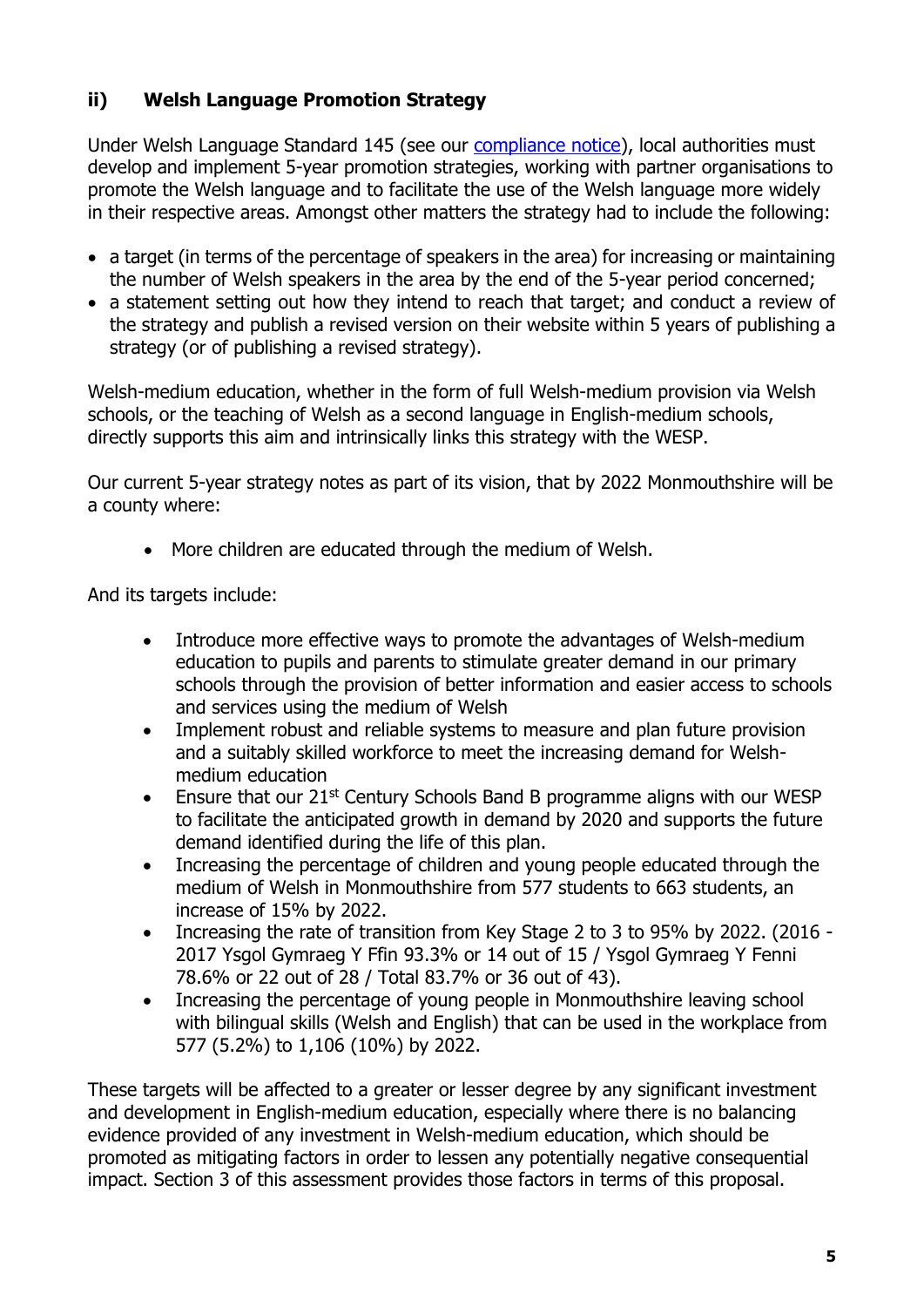#### **iii) Welsh speakers by Ward and TAN 20**

Technical Advice Note (TAN) 20 provides guidance on how the Welsh language may be given appropriate consideration in the planning system via the Local Development Plan (LDP) process, and on compliance with the requirements of planning and other relevant legislation. That consideration concerns determining whether there are areas of linguistic sensitivity or significance within the boundaries of the local planning authority.

These are areas where a significant proportion of the population speak Welsh, either compared with the local area in general or where the percentage is equal or higher to the national average. Each local planning authority's areas of linguistic sensitivity or significance will therefore be different.

The [map](http://statiaith.com/gwefan/pdfs/cyfrifiad2011/mapiau/english/Monmouthshire_W06000021_en.pdf) below provides 2011 Census data demonstrating the Welsh language skills of people in Monmouthshire and is therefore relevant to the considerations being addressed in this assessment, when considered alongside other factors.



Map created by Hywel Jones. Variables KS208WA0022-27 corrected

nal Statistics data © Crown copyright and database right 2013; Contains Ordnance Survey data © Crown copyright and database right 2013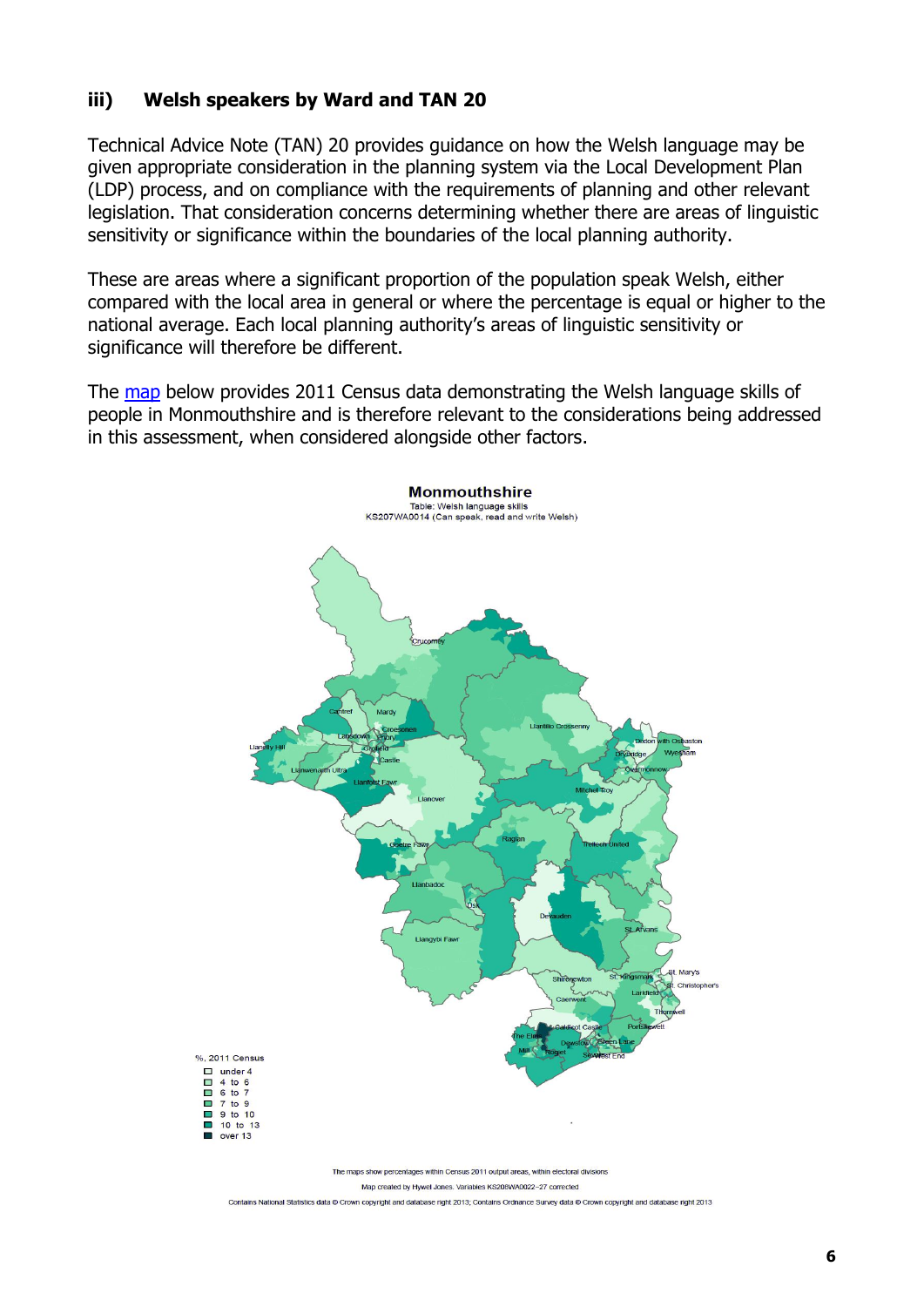There are no designated areas of linguistic sensitivity identified in our LDP, however the Census data map shows that the north-west of Monmouthshire contains some of the highest numbers of Welsh speakers in the county. This is a material consideration when investing in English-medium education, as the consequential effects on Welsh-medium education in the same area must be acknowledged and addressed as part of the mitigating factors (See Section 3).

#### **iv) Socio-economic Considerations**

Monmouthshire is generally a prosperous county and according to the Welsh Index of Multiple Deprivation 2019 report, there are no areas in the most deprived 10% of Lower-Level Super Output Areas. The county does however, have higher than average levels of deprivation with regard to access to services (predominantly within rural areas) and environment (predominantly in urban areas). Poor access to community facilities and declining local service provision is an issue for rural communities.

Comparison of the map below (sourced from the 2019 report) with the map of Welsh speakers in the previous section, shows that the area where these proposals are located, show a higher level of relative deprivation compared with the majority of the county.

The Abergavenny proposal could have a negative impact on the desirability of Welshmedium education and on parental choice, in terms of the perceived positive opportunities that a new all-through school might offer their children, especially when considered in conjunction with distance to travel issues and the actual transition numbers from Key Stage 2 to 3.

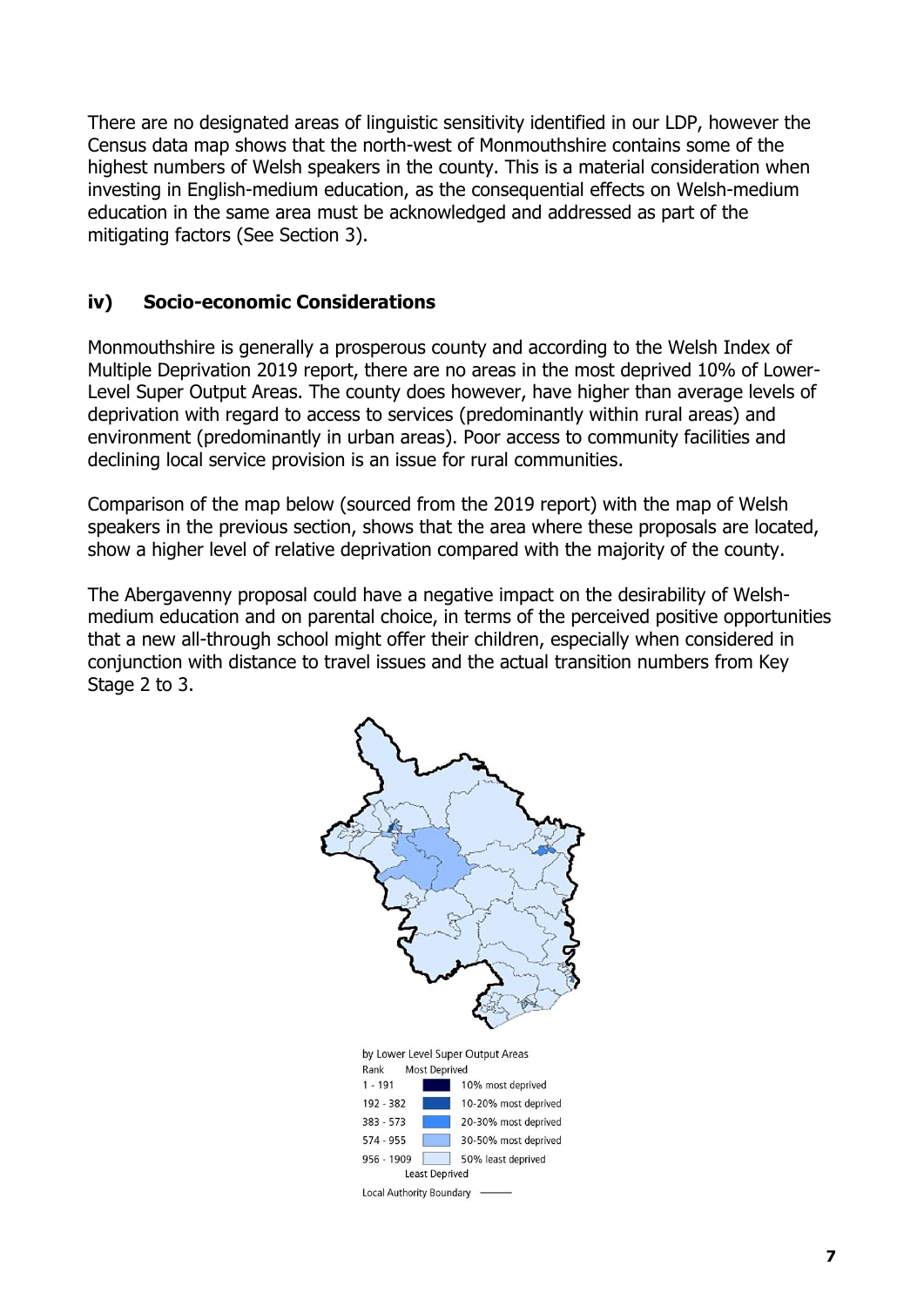#### **v) Catchment Areas and Distance of Travel Issues**

A general point to bear in mind is that there is no part of Wales where a parity of catchment areas exists between English-medium and Welsh-medium schools, and so distances of travel have (for the most part) always been further for pupils travelling to Welsh-medium schools.

Parental choice plays a factor of course, and it is inevitable that some parents will wish to send their children to their local school, regardless of the language of education, whilst traditionally, many parents choose the language of education regardless of the distance of travel required.

This is a particularly relevant point for Monmouthshire, as there are currently 28 Englishmedium primary schools compared with 2 Welsh-medium primary schools serving the same geographical area.

When considering secondary education, there are 4 English-medium comprehensive schools in the county, and no direct provision in terms of Welsh-medium comprehensive education, with pupils having to travel either to Ysgol Gyfun Gwynllyw in Pontypool (in Torfaen) or to Ysgol Gyfun Gwent Is Coed (in Newport).

The general provision of home-to-school transport by the Council to any school will not change as a result of these proposals (being covered by the requirements of the Learner Travel (Wales) Measure 2008 in terms of eligible children); what may change are the pupils who need to access that provision.

The proposals for the all-through school may possibly impact on numbers attending Welsh-medium education to some degree, even when taking into account the further proposals around Ysgol y Fenni and the former Deri View site. Parents could be faced with a choice of sending their children to a significantly improved local site or sending them on a much longer journey out-of-county to Ysgol Gyfun Gwynllyw in Pontypool.

See Section 3 for related mitigating factors, as due to the nature of secondary Welshmedium education in Monmouthshire, these factors are regional in nature not simply confined to being within this council's boundaries.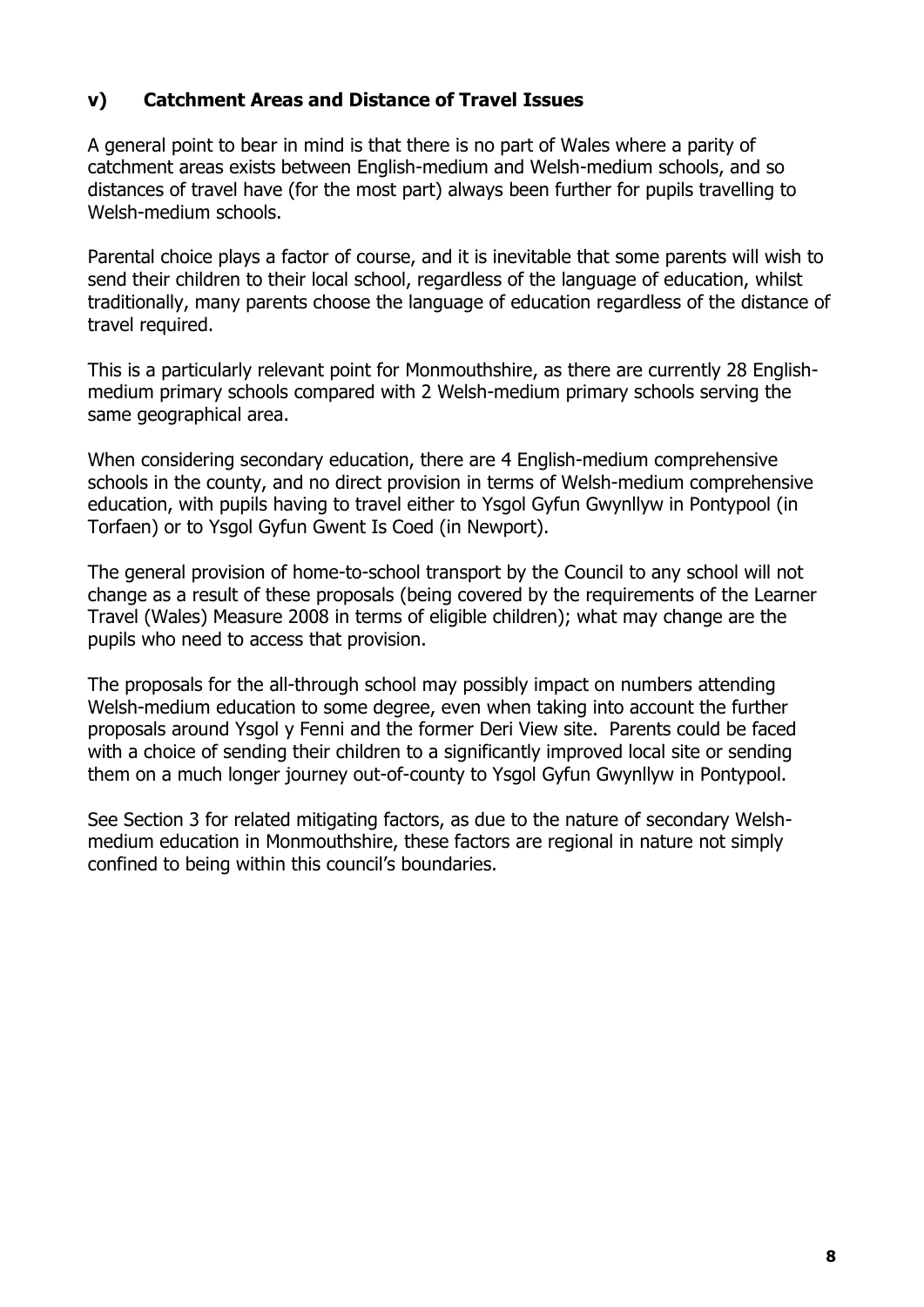#### **vi) Cymraeg 2050**

This is the Welsh Ministers' strategy for the promotion and facilitation of the use of the Welsh language, setting out a long-term approach to achieving the target of a million Welsh speakers by 2050. Education is central to this vision and our WESP and Welsh Language Promotion Strategy show our support and commitment to this.

> Theme 3: **Creating favourable conditions - infrastructure and context** - Community and economy - Linguistic infrastructure - Culture and media · Language planning - Wales and the wider world - Evaluation and research

**Digital technology** 

As can be seen from the infographic above, Theme 3 of the strategy is the most directly relevant to these proposals, as the mitigating factors and our plans for expanding Welshmedium education demonstrates how our wider work around the Welsh language (as evidenced by the various sub-sections here) are contributing in a positive way towards creating the required favourable conditions in terms of language planning.

#### **vii) The Welsh Language and Future Generations**

This section is included for general reference.

The 7 aims of the Well-being "wheel" include A Prosperous Wales, aiming to create a skilled and well-educated population and A Wales of Vibrant Culture and Thriving Welsh Language. Each of the 7 aims is important in its own right but they are not separate aims, each form a vital part of how Wales should look and so each aim is linked to the other 6.

In order to achieve the desired growth in terms of the numbers of Welsh language speakers as noted in the Welsh Government's Cymraeg 2050 national strategy and our own Welsh Language Promotion Strategy and WESP, looking at each of the aims from a Welsh language perspective shows how the Welsh language forms a part of, and plays a part in, all aspects of education, health and social care, community cohesion, the economy and so much more.

The Welsh Language Commissioner's 2018 guidance document on Promotion Strategies covers this in more detail, with an adapted wheel infographic showing how the Welsh language is a part of each of the 7 aims. The document is not available online at present following the cyber-attack on the Welsh Language Commissioner's website in December 2020 so cannot be linked here.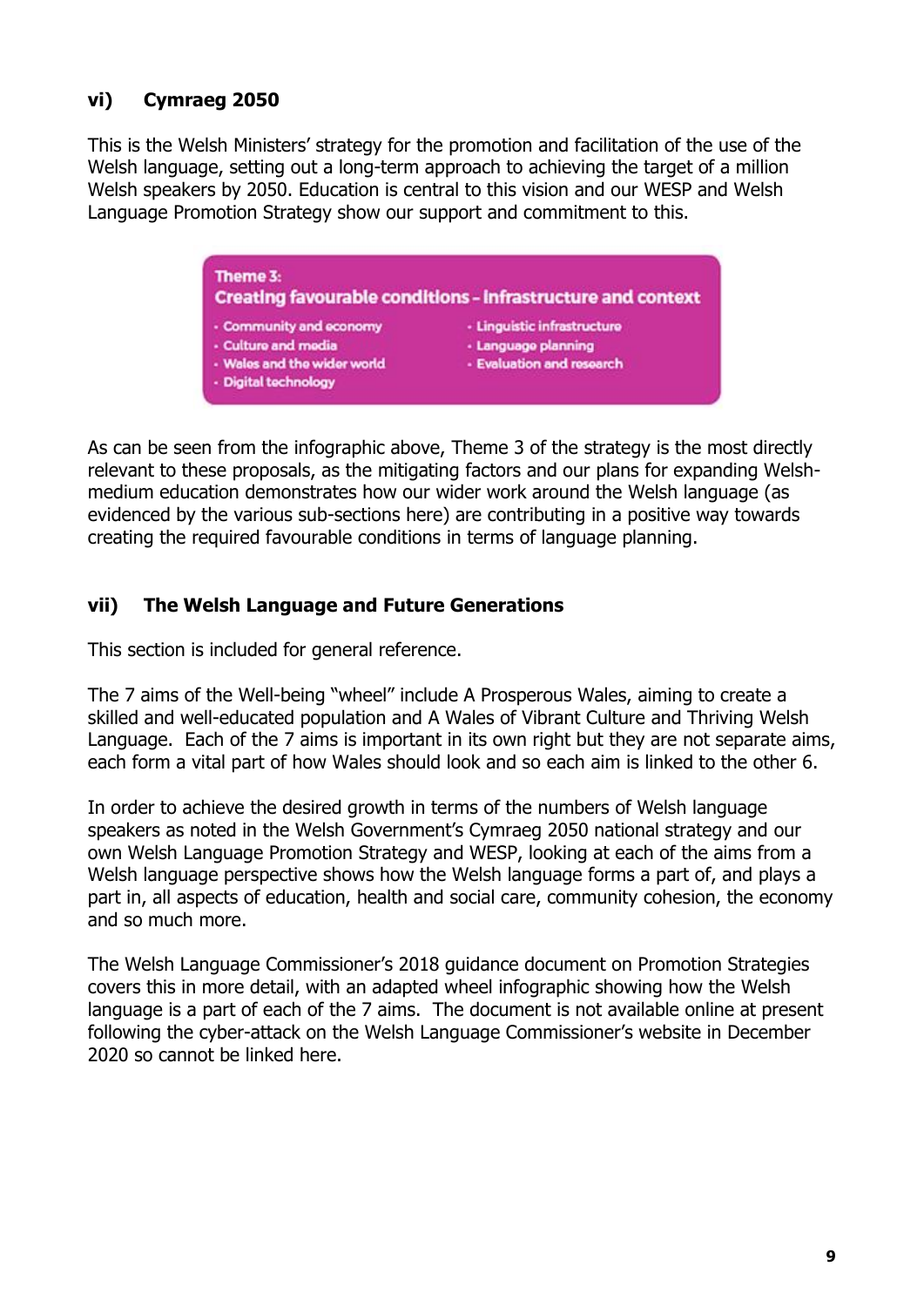#### **viii) Consultation**

The consultation period on this proposal runs from  $26<sup>th</sup>$  April 2021 to  $25<sup>th</sup>$  June 2021.

Our consultation document notes that should this proposal move ahead, the former Deri View Primary School site will be refurbished and Ysgol Gymraeg Y Fenni will relocate there from its current site, facilitating the continued growth of Welsh medium education in the north of the County, through increasing the capacity of that school. Further, it notes that due to the proposed increase in size, should relocation of Ysgol Gymraeg Y Fenni take place a separate statutory consultation process will be undertaken.

Ysgol Gymraeg y Fenni is clearly noted in relevant sections of the consultation document as a school that will be affected by the Abergavenny proposals, demonstrating that the Council has recognised the potential for consequential impact on the Welsh-medium education provision in the county.

The consultation has been undertaken fully bilingually. The list of consultees includes some Welsh language partner organisations, and in consulting with all Monmouthshire County Council schools, this would have included the two Welsh-medium primary schools.

This shows that when taken in conjunction with this assessment, our consultation process for the proposal in question has complied with the requirements of Welsh Language Standards 90 and 91 (see Appendix A).

#### **ix) School Standards**

We work with the EAS (Education Achievement Service) to ensure that standards at all our schools are monitored and that any issues are acted upon and supported.

We also work with the EAS and the neighbouring councils of Blaenau Gwent and Newport, as our pupils travel to secondary level education in their areas due to the locations of Ysgol Gyfun Gwynllyw (in Pontypool) and Ysgol Gyfun Gwent Is Coed (in Newport), in order to ensure that Welsh medium secondary education for Monmouthshire pupils remains an attractive option for those who wish to receive a wholly immersive Welsh education experience.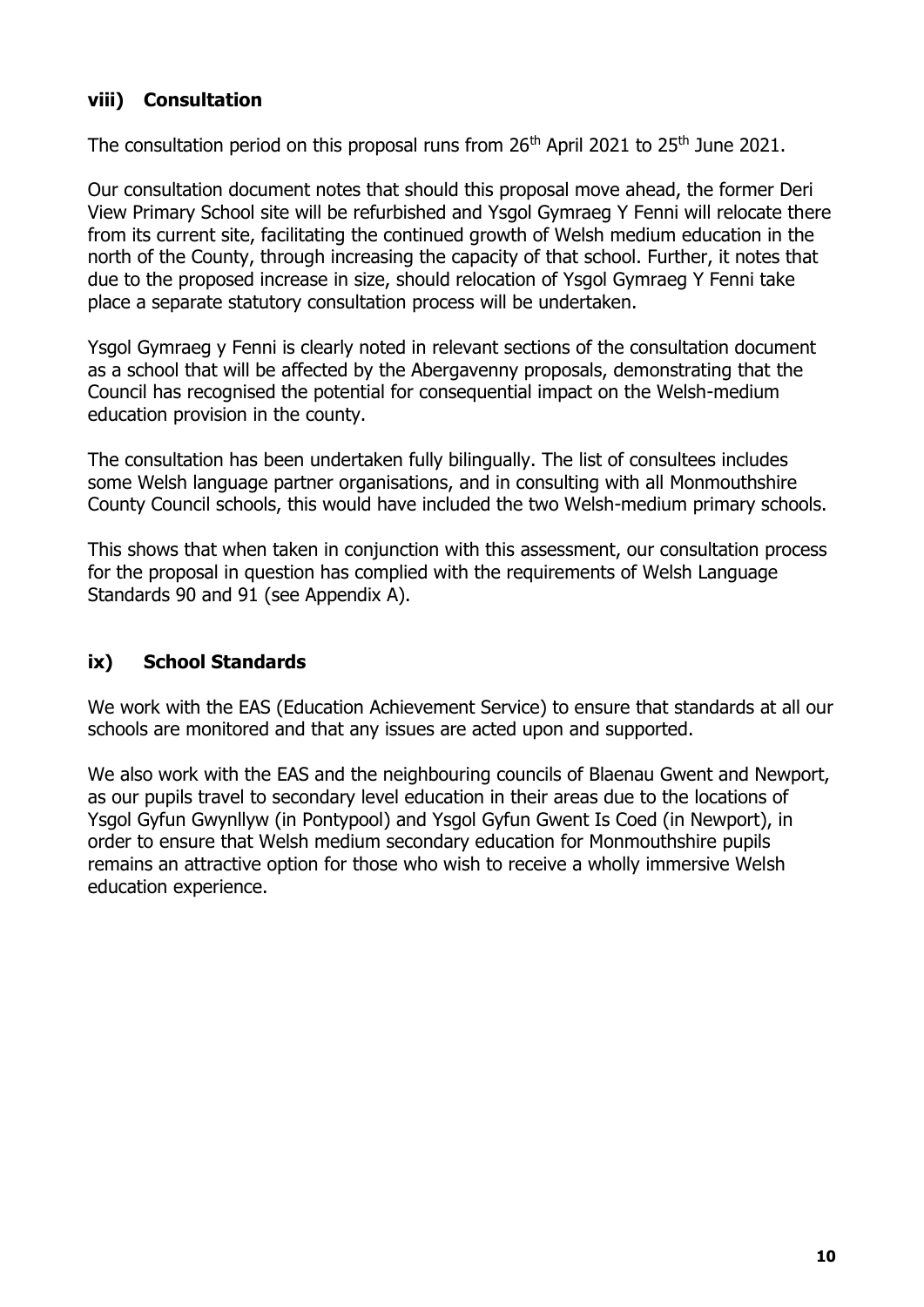## **3. Mitigating Factors (including regional)**

#### **i) Primary Sector**

Currently, Ysgol Gymraeg y Fenni has a capacity for 257 pupils plus a 60 place Meithrin. The Council has recently invested Capital funding worth £123k to site a double demountable classroom on the site (creating an additional 60 places) as an interim measure to support the growth of Welsh-medium education in the area. The school's capacity is now suitable for 317 children plus a 60 place Meithrin.

The consultation document for the all-through school notes that if those proposals move ahead, the Council also has plans to relocate Ysgol Gymraeg y Fenni to what would be a fully refurbished 420-place site (currently occupied by Deri View Primary, which would be absorbed into the new all-through school) as the permanent offer, meaning a further increase in Welsh-medium places available.

The investment in the refurbishment of Deri View, as the proposed new location for Ysgol Gymraeg y Fenni, is noted in the consultation document as being worth £1,055,424.00.

Though in the south of the county and so not as directly affected as Ysgol y Fenni will be by the all-through school proposal for Abergavenny, we also have plans to increase capacity at Ysgol y Ffin in Caldicot, whose pupils now transition to Ysgol Gyfun Gwent Is Coed in Newport.

This will ensure that the Council have sufficient places available to meet the increasing trend for demand in the primary sector in this area for the next five years and is in line with our proposal in our WESP. It also addresses issues raised in the various sub-sections of Section 2 previously.

Further, we are also looking at primary provision in the north-east of the county and are looking for potential and suitable sites in the Monmouth area. It must be noted that these possible plans are in the very earliest stages of discussion and no details are available, however it is worth noting here that those initial discussions are being had.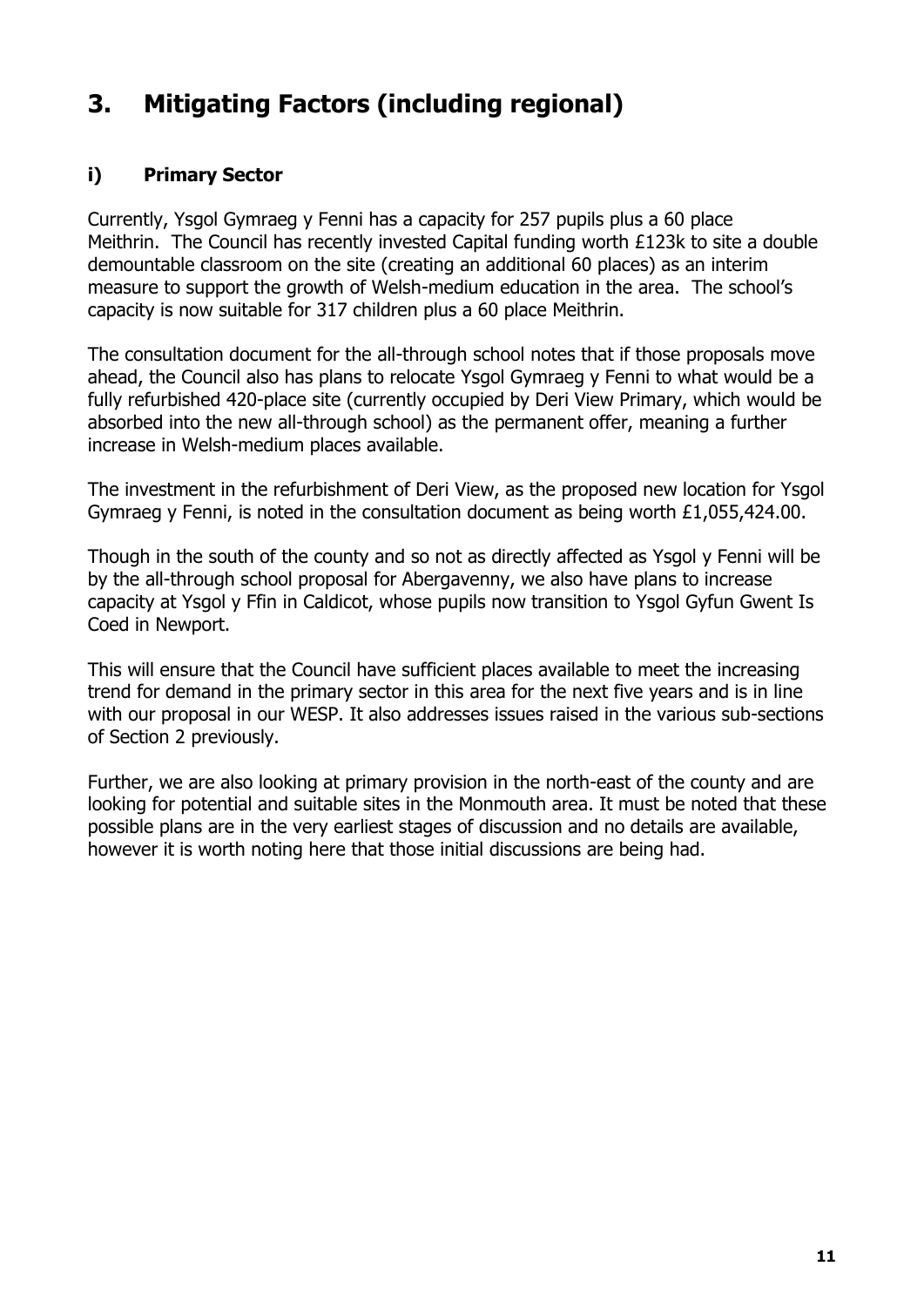#### **ii) Secondary Sector**

Ysgol Gyfun Gwynllyw is the Welsh-medium secondary school situated in Torfaen and is the secondary school to which pupils at Ysgol Gymraeg y Fenni transition. Recently, Torfaen Council have consulted on a plan to invest £6m to develop the site at Ysgol Gyfun Gwynllyw into a 3 to 19 school and increase capacity in the secondary sector.

This proposal may possibly have a positive impact on the demand for Welsh-medium primary places in the Abergavenny area as it becomes established. The additional primary capacity being created by our Abergavenny proposals for Ysgol Gymraeg y Fenni is currently projected to be sufficient to manage increased demand for longer than the original five-year plan.

In the north of the county, we are continuing with our initial discussions with both Blaenau Gwent County Borough Council and Powys Council in terms of Welsh medium secondary provision in the north of Gwent / south Powys area, which longer term may possibly also mitigate any potential negative impacts of the Abergavenny proposal.

In the south of the borough, pupils from Ysgol y Ffin in Caldicot transition to Ysgol Gyfun Gwent Is Coed in Newport, which opened in 2016 in a temporary location and in its permanent location in 2018.

The £16m funding for Ysgol Gyfun Gwent Is Coed came from the 21<sup>st</sup> century schools programme as a joint enterprise between Welsh Government, Newport City Council and Monmouthshire County Council, providing secondary school places for both local authorities following an increasing demand for Welsh-medium education across Newport and South Monmouthshire.

We are further proposing to develop a Welsh language only provision to secure an effective and sustainable learning pathway for all of our learners wishing to continue their education through the medium of Welsh. We will be looking to develop this through Band C and within the life of the new WESP 2021-2031.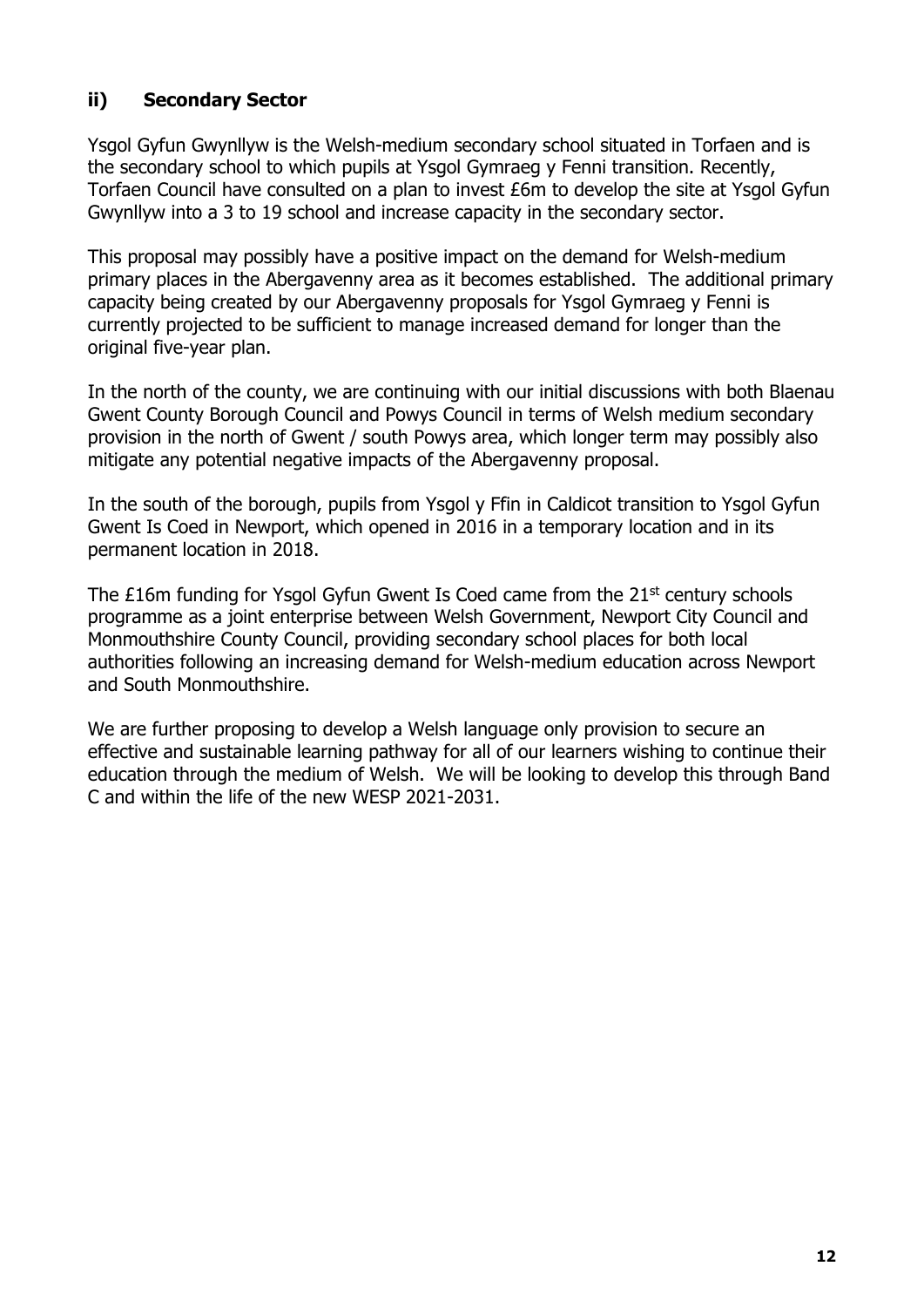# **Appendix A - Relevant Welsh Language Standards**

| <b>Number</b> | <b>Policy-making Standard</b>                                                                                                                                                                                                                                                                                                                                                                                                                                   | <b>Compliance Date</b> |
|---------------|-----------------------------------------------------------------------------------------------------------------------------------------------------------------------------------------------------------------------------------------------------------------------------------------------------------------------------------------------------------------------------------------------------------------------------------------------------------------|------------------------|
| 88            | When you formulate a new policy, or review or revise an<br>existing policy, you must consider what effects, if any (whether<br>positive or adverse), the policy decision would have on -<br>(a) opportunities for persons to use the Welsh language, and<br>(b) treating the Welsh language no less favourably than the<br>English language.                                                                                                                    | 30/09/2016             |
| 89            | When you formulate a new policy, or review or revise an<br>existing policy, you must consider how the policy could be<br>formulated (or how an existing policy could be changed) so<br>that the policy decision would have positive effects, or<br>increased positive effects, on -<br>(a) opportunities for persons to use the Welsh language, and<br>(b) treating the Welsh language no less favourably than the<br>English language.                         | 30/09/2016             |
| 90            | When you formulate a new policy, or review or revise an<br>existing policy, you must consider how the policy could be<br>formulated (or how an existing policy could be changed) so<br>that the policy decision would not have adverse effects, or so<br>that it would have decreased adverse effects, on -<br>(a) opportunities for persons to use the Welsh language, and<br>(b) treating the Welsh language no less favourably than the<br>English language. | 30/09/2016             |
| 91            | When you publish a consultation document which relates to a<br>policy decision, the document must consider, and seek views<br>on, the effects (whether positive or adverse) that the policy<br>decision under consideration would have on -<br>(a) opportunities for persons to use the Welsh language, and<br>(b) treating the Welsh language no less favourably than the<br>English language.                                                                 | 30/09/2016             |
| 92            | Policy Making When you publish a consultation document<br>which relates to a policy decision the document must consider,<br>and seek views on, how the policy under consideration could<br>be formulated or revised so that it<br>would have positive effects, or increased positive effects, on<br>(a) opportunities for persons to use the Welsh language, and<br>(b) treating the Welsh language no less favourably than the<br>English language.            | 30/09/2016             |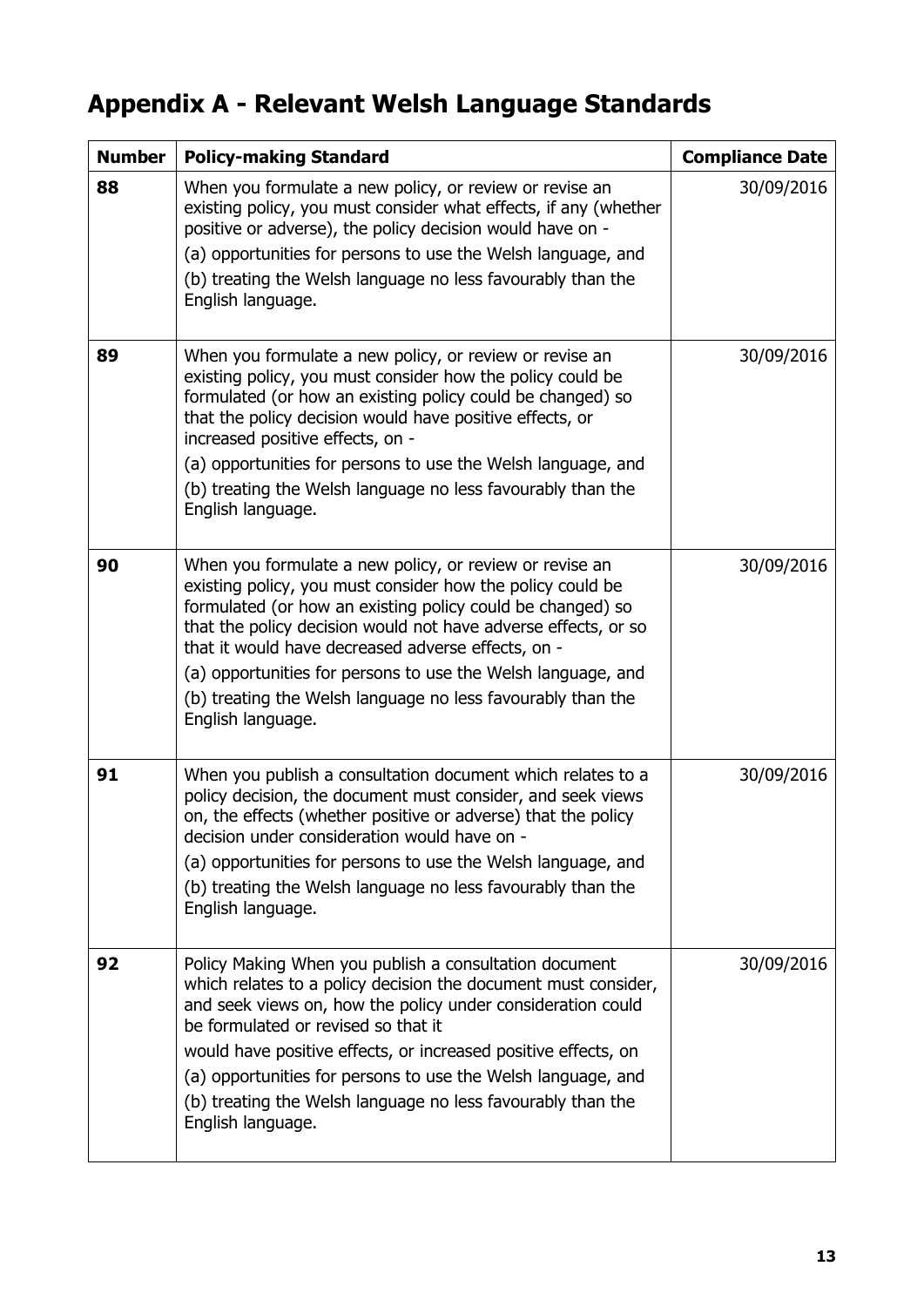## **Appendix B - Relevant Policies and Legislation**

Below is a hyperlinked list of Council, Welsh Government and other relevant policies, legislation and information, as noted throughout this assessment.

#### **Monmouthshire County Council Welsh Language Policies and Strategies**

- [Welsh in Education Strategic Plan](http://www.monmouthshire.gov.uk/app/uploads/2017/11/WESP_Draft_170401.pdf)
- [Welsh Language 5-year Promotion Strategy](https://www.monmouthshire.gov.uk/app/uploads/2018/10/MCC-5-Year-Welsh-Lang-Strat-20180101-Com-Bilingual.docx)
- [Welsh Language Standards Compliance Notice](https://www.monmouthshire.gov.uk/policies-and-plans/councils-policy-framework/mcc-wl-standards-final-eng-09082016/)

#### **Welsh Government Legislation and Regulations**

- Welsh-medium [and bilingual education](https://gov.wales/welsh-medium-and-bilingual-education)
- [Welsh Language \(Wales\) Measure 2011](https://www.legislation.gov.uk/mwa/2011/1/contents/enacted)
- [Welsh in Education Strategic Plans \(Wales\) Regulations 2019](https://www.legislation.gov.uk/wsi/2019/1489/made)
- [Welsh Government School Organisation Code -](https://gov.wales/sites/default/files/publications/2018-10/school-organisation-code-second-edition.pdf) second edition
- [Well-being of Future Generations Act 2015](https://www.futuregenerations.wales/about-us/future-generations-act/)
- [Cymraeg 2050](https://gov.wales/cymraeg-2050-welsh-language-strategy-action-plan-2019-2020)
- [Planning Policy Wales: TAN 20](https://gov.wales/technical-advice-note-tan-20-planning-and-welsh-language)
- Learner [Travel \(Wales\) Measure 2008](https://gov.wales/learner-travel-statutory-provision-and-operational-guidance)

#### **Other Information**

- [Stats Wales: Welsh language](http://statiaith.com/gwefan/pdfs/cyfrifiad2011/mapiau/english/) 2011 by Local Authority
- [Stats Wales: Pupils being taught Welsh as a first language](https://statswales.gov.wales/Catalogue/Education-and-Skills/Schools-and-Teachers/Schools-Census/Pupil-Level-Annual-School-Census/Welsh-Language/pupilstaughtwelshprimarymiddlesecondaryschools-by-localauthorityregion-year)
- [Stats Wales: WIMD 2019 Local Authority Analysis](https://statswales.gov.wales/Catalogue/Community-Safety-and-Social-Inclusion/Welsh-Index-of-Multiple-Deprivation/WIMD-2019/localauthorityanalysis)